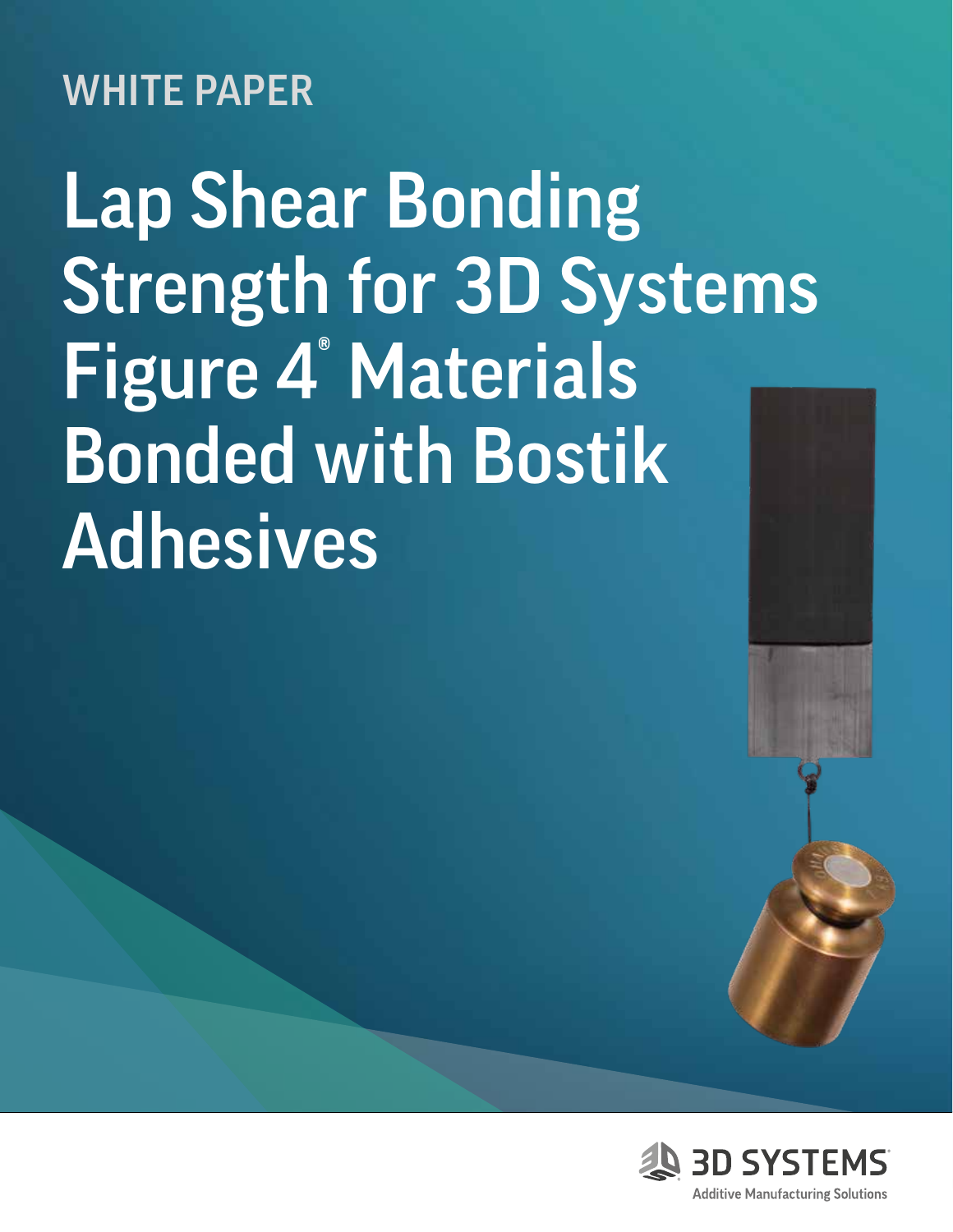## 1. Background

Many 3D Systems customers have expressed a desire to use adhesives with their Figure 4® solutions to create assemblies of parts. In order to enable our customers and their applications, 3D Systems partnered with Bostik, Inc., a leader in adhesive technology, to evaluate and recommend adhesives suitable for use with Figure 4 materials.

## 2. Material selection

3D Systems Figure 4 additive manufacturing platform offers a range of robust material options. 3D Systems selected two Figure 4 materials for use in this study to represent a range of acrylate-based chemistries: Figure 4® PRO-BLK 10, a production-grade material with rigid acrylic-like properties, and Figure 4® FLEX-BLK 20, a durable and flexible material with polypropylene-like properties. Table 1 describes the main properties and features of the materials selected.

| <b>3D Systems Material</b> | <b>Features</b>                                                                                                                                             | <b>Tensile Strength</b><br>Ultimate (MPa) | <b>Tensile Strength</b><br>at Yield (MPa) | <b>Tensile Modulus</b><br>(MPa) | <b>Elongation</b><br>at Break (%) |
|----------------------------|-------------------------------------------------------------------------------------------------------------------------------------------------------------|-------------------------------------------|-------------------------------------------|---------------------------------|-----------------------------------|
| Figure 4 FLEX-BLK 20       | • High elongation at break and<br>notched impact strength<br>Engineered for long term<br>$\bullet$<br>environmental stability<br>Easy to clean<br>$\bullet$ | 36                                        | 24                                        | 1150                            | 76                                |
| Figure 4 PRO-BLK 10        | Durability and strength<br>$\bullet$<br>Exhibits thermoplastic<br>$\bullet$<br>behavior in necking at tensile<br>break point                                | 63                                        | 63                                        | 2320                            | 12                                |

Table 1: Main properties of Figure 4 materials selected by 3D Systems

Based on the chemical and physical properties of the substrates, Bostik selected products from its instant adhesives product range Born2Bond™: Born2Bond Structural; and from its methyl methacrylate range SAF: SAF Ultimate. Both SAF Ultimate and Structural's packaging allow easy manual dispensing. SAF Ultimate is supplied in cartridges that can be used with a manual gun and Structural can either be supplied in cartridges or in smaller syringes that do not require the use of a gun.

Born2Bond Structural is a two-component methoxyethyl cyanoacrylate. Compared to commonly used ethyl cyanoacrylate adhesives, methoxyethyl cyanoacrylate adhesives have lower odor and show lower blooming (white powder around the bondline). This two-component product contains an activator, which allows it to cure even if there is a gap between the substrates, unlike classic one-component cyanoacrylate adhesives. While it has an open time of 20 to 25 minutes, it still shows a fast fixture time when the substrates are placed against each other, allowing for high process flexibility.

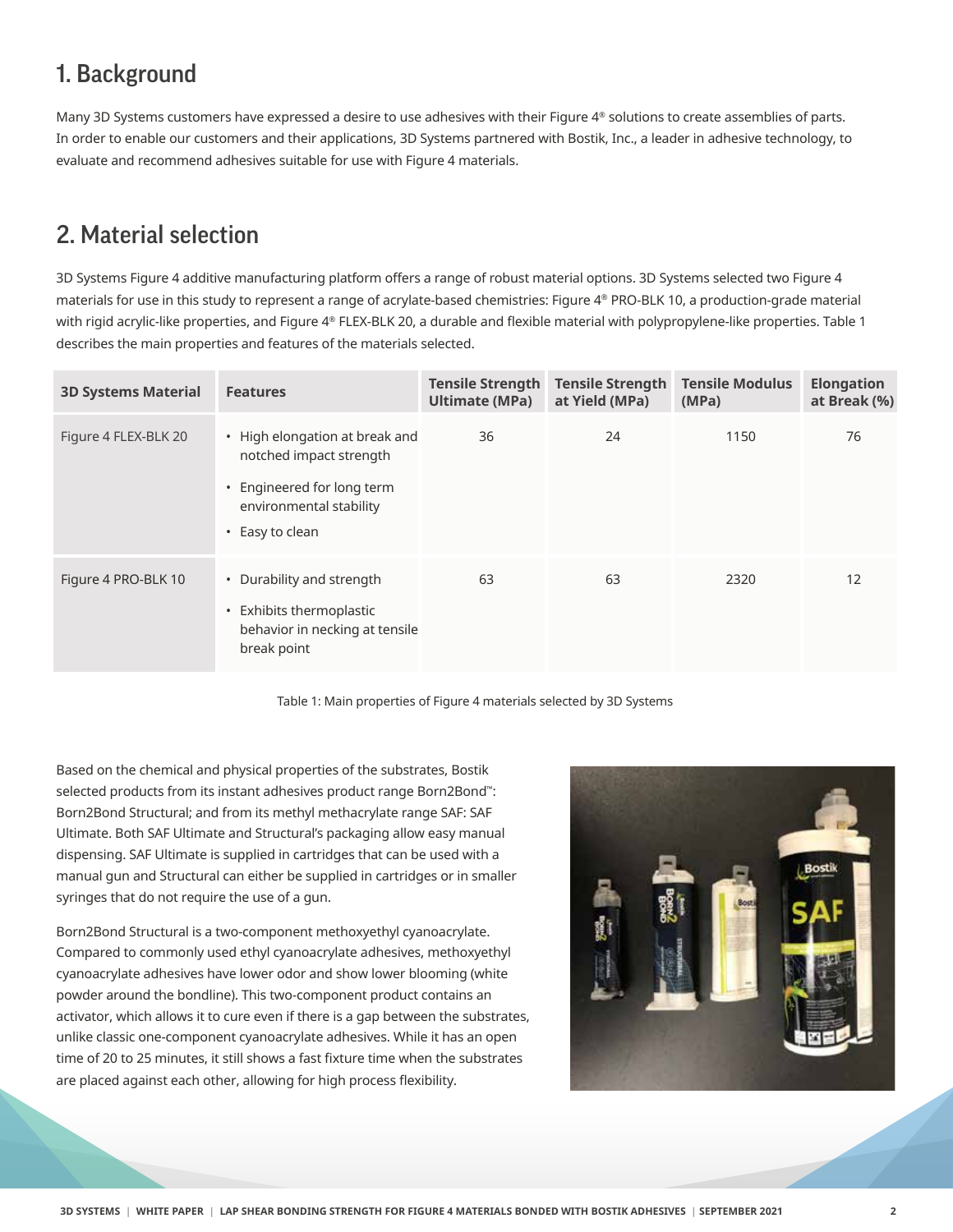SAF Ultimate is a two-component methyl methacrylate with high environmental and impact resistance. Its key features include minimal surface preparation requirements for the substrates, no sagging when applied on vertical surfaces, and high elongation. Table 2 describes the main properties of the adhesives selected.

Based on knowledge of the substrate and adhesive chemistries, and in order to keep testing to a practical number of samples, Figure 4 PRO-BLK 10 was tested with Born2Bond Structural and Figure 4 FLEX-BLK 20 was tested with SAF Ultimate. Because these materials represent a range of acrylate-based chemistries, the results are assumed applicable to all Figure 4 materials.

| <b>Adhesive</b><br><b>Name</b> | <b>Base</b>            | System                                     | Appearance                                    | <b>Temperature</b><br>Use Range<br>$(^{\circ}C)$ | Open Time | <b>Fixture Time</b> | <b>Tensile</b><br>Strength @<br>Break (MPa) | <b>Hardness</b><br>(Shore D) | Elastic<br><b>Modulus</b><br>(MPa) | Elongation<br>at Break (%) |
|--------------------------------|------------------------|--------------------------------------------|-----------------------------------------------|--------------------------------------------------|-----------|---------------------|---------------------------------------------|------------------------------|------------------------------------|----------------------------|
| Structural                     | Cyanoacrylate          | 2 component<br>- 4:1 mix ratio<br>(volume) | Transparent                                   | $-40^\circ$ to 120 $^\circ$                      | 25-35 min | 30 sec              | 16                                          | 65                           | 800                                | 17                         |
| <b>SAF Ultimate</b>            | Methyl<br>Methacrylate | 2 component<br>- 4:1 mix ratio<br>(volume) | Resin:<br>Off-white<br>Hardener:<br>Off-white | $-50^\circ$ to 150 $^\circ$                      | $6-8$ min | 10-15 min           |                                             | 55-60                        | 300-500                            | 100                        |

Table 2: Main properties of adhesives selected by Bostik

## 3. Testing methodology

#### **3.1 SAMPLE PREPARATION**

All sample preparation, bonding, and lap shear testing was done by Bostik according to ISO 4587 – "Determination of lap-shear strength of rigid-to-rigid bonded assemblies." This standard specifies bonding area, bonding thickness, machine grip location, machine speed, and expression of results.

All bonding was done with a metal jig that was designed to make ISO 4587 standard lap shears. After substrates were cleaned with isopropyl alcohol, one test sample was put onto the jig and secured. A small line of adhesive was applied near the edge of the test sample. Another test sample was brought in and placed onto the opposite end of the jig. Small binder clips were placed on each side of the bonded area to ensure a consistent, firm pressure on the bond. Any excess adhesive was squeezed out of the side of the bond area, thus ensuring every sample had a bond area of approximately 12.5 mm x 25 mm. Figure 1 shows an example of bonding a sample using this jig. Four replicas were bonded for each adhesive/substrate combination.

Bonded samples were then placed in Bostik's controlled environment lab, which is held at a constant 23+/-2C and 50+/-5% RH. After 24 hours, the adhesives are fully cured and the binder clips were removed. Samples were laid out onto racks for an additional 6 days before testing. This conditioning allows the bonded samples to come into equilibrium with the testing room's conditions (temperature and humidity).



Figure 1: Jig used for bonding substrates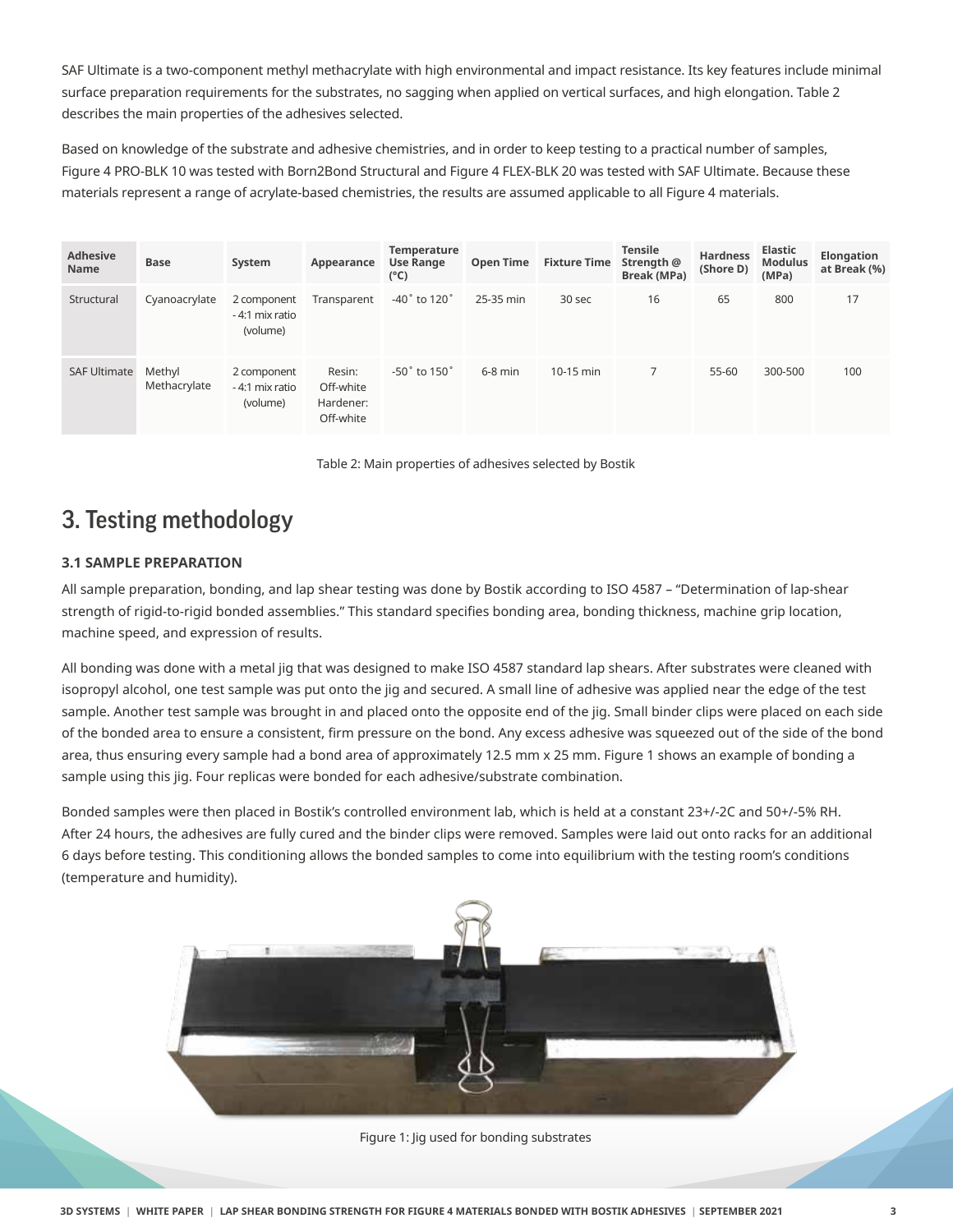#### **3.2 TEST METHOD**

Lap shear bonding strength testing was conducted using an Instron tensile tester. Spacers were used to ensure a consistent gripping location. The spacers also guaranteed consistently perpendicular alignment with the Instron jaws. ISO 4587 stipulates that a constant test speed should be used so the average joint will be broken in 65 ± 20 seconds. This resulted in speeds ranging from 0.06 to 0.3 in/min depending on the material, adhesive, and aging conducted on the sample.

### 4. Results

#### **4.1 INITIAL BONDING STRENGTH**

In order to determine initial bonding strength, a set of samples for the two substrate/adhesive pairs was tested. Results are shown in Table 3.

| <b>3D Systems Substrate</b> | <b>Bostik Adhesive</b> | <b>Lap Shear Bonding</b><br><b>Strength (MPa)</b> | <b>Standard Deviation</b><br>(MPa) | <b>Failure Mode</b> |
|-----------------------------|------------------------|---------------------------------------------------|------------------------------------|---------------------|
| Figure 4 FLEX-BLK 20        | <b>SAF Ultimate</b>    | 3.5                                               | 0.4                                |                     |
| Figure 4 PRO-BLK 10         | Born2Bond™ Structural  | 7.2                                               | 1.2                                | SF                  |

Table 3: Initial bonding strength. Failure mode is either a cohesive failure (CF), in which a break in the adhesive leaves residue on both sides of the bonded area, or a substrate failure (SF), which is a break in the substrate away from the adhesive. For Figure 4 PRO-BLK 10 with Born2Bond Structural adhesive, the reported bond strength is a lower limit, as the substrate failure indicates that the adhesive is stronger than the substrate.

Figure 4 FLEX-BLK 20 paired with SAF Ultimate adhesive results in a mid-range bonding strength of 3.5±0.4 MPa and a cohesive failure at break. This type of failure refers to a break in the adhesive which leaves residue on both sides of the bonded area.



Figure 2. Example of a cohesive failure (left); example of a substrate failure (right)

Figure 4 PRO-BLK 10 paired with Born2Bond Structural adhesive has a high bonding strength > 7.2±1.2 MPa and results in a substrate failure at break. This type of failure indicates that the adhesive bond is stronger than the substrate itself, and therefore only a lower limit on the adhesive strength can be specified. Figure 2 shows examples of both cohesive and substrate failures.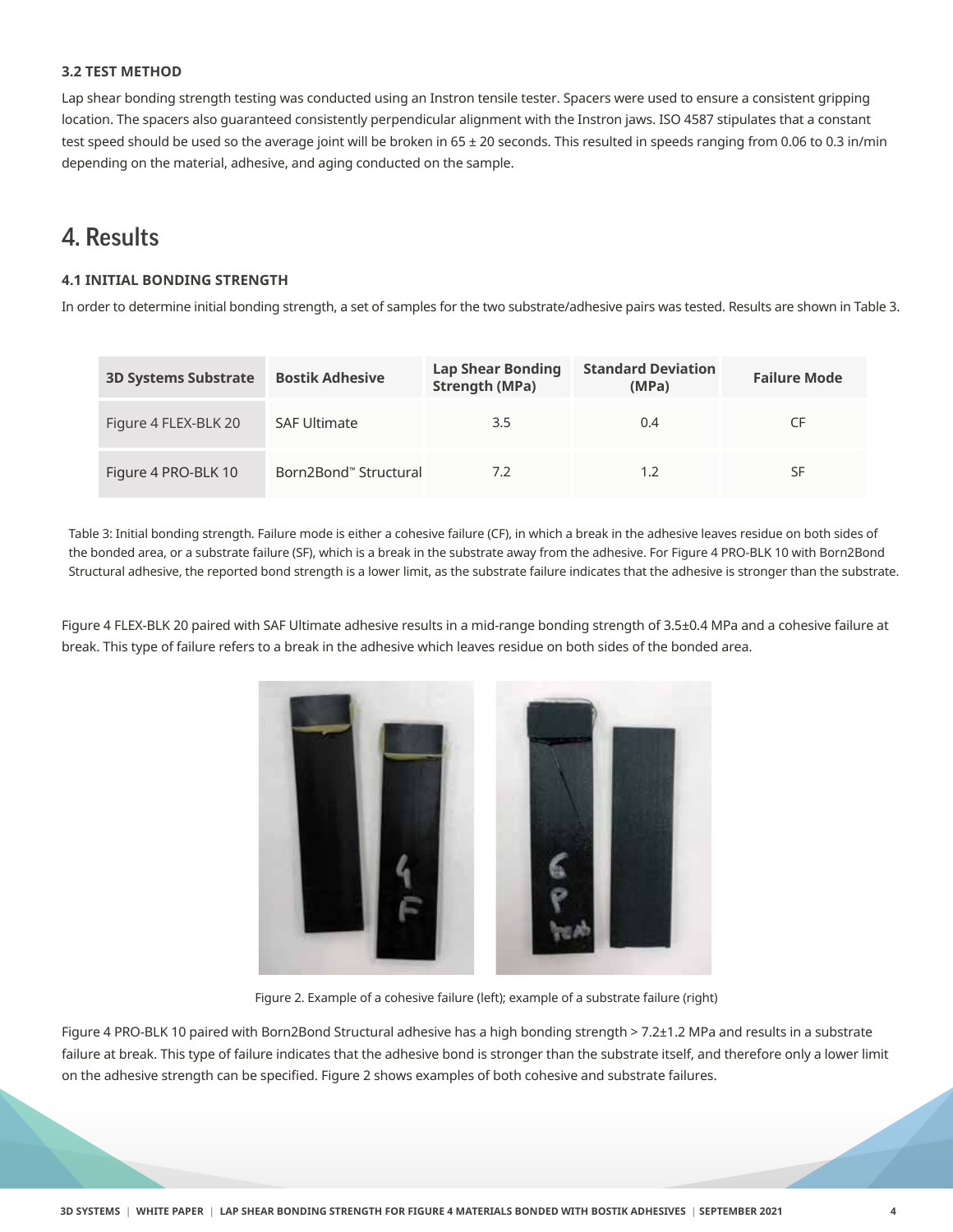When compared to traditional polycarbonate bonded with Born2Bond Structural, Figure 4 PRO-BLK 10 has slightly higher lap shear bonding strength, as show in Table 4. Both materials result in substrate failures with this adhesive.

|                     | <b>Bostik Adhesive</b> | <b>Failure Mode</b> |
|---------------------|------------------------|---------------------|
| Polycarbonate       | $> 5.0 \pm 0.6$ MPa    | Substrate Failure   |
| Figure 4 PRO-BLK 10 | $>$ 7.2 $\pm$ 1.2 MPa  |                     |

Table 4. Lap shear bonding strength of Born2Bond Structural on polycarbonate and Figure 4 PRO-BLK 10

#### **4.2 LONG-TERM ENVIRONMENTAL STABILITY**

l

3D Systems Figure 4 production-grade materials are engineered to give long-term environmental resistance to UV light and humidity, retaining a high percentage of initial mechanical properties over time. In order to evaluate the long-term stability of assembled parts using Bostik adhesives, bonded lap shear coupons were subjected to the same long-term environmental stability aging testing that Figure 4 materials were subjected to during development. These include ASTM D4329 for indoor long-term stability and ASTM G154 for outdoor long-term environmental stability.

#### **4.2.1 INDOOR LONG-TERM ENVIRONMENTAL STABILITY**

In order to evaluate long-term stability for indoor use, bonded lap shear coupons prepared per the method described in section 3.1 were aged in a Q-LAB QUV weathering tester according to the ASTM D4329 standard. Samples were pulled at 2.5-, 5.0-, and 7.0-year equivalents and tested per the method described in section 3.2. Results are shown in Figure 4.



Figure 4. Accelerated indoor aging results. Percentages are shown relative to the initial bonding strength. SF = substrate failure, CF = cohesive failure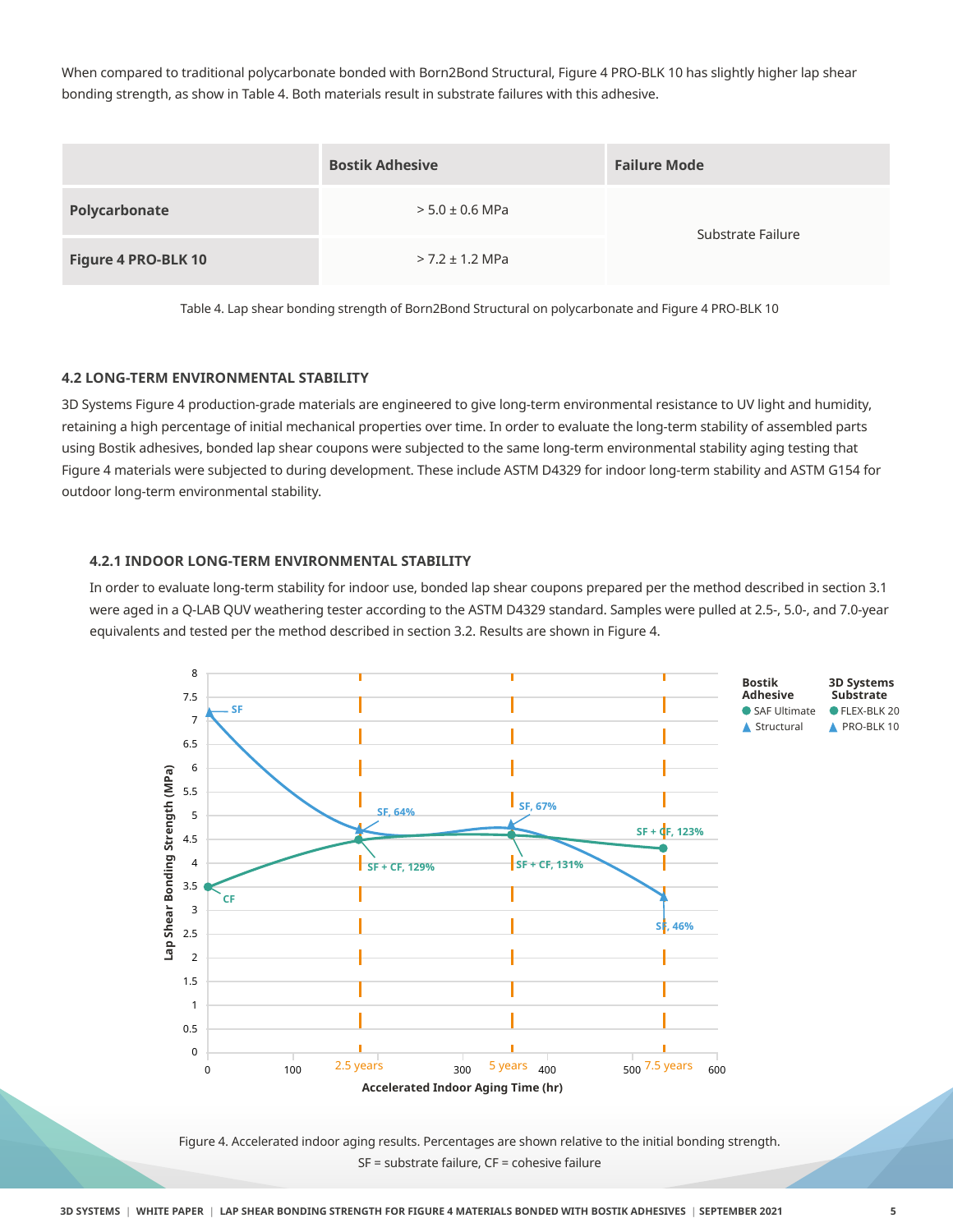Figure 4 PRO-BLK 10 with Born2Bond Structural adhesive exhibits a decrease in lap shear bond strength over time, however the failure mode remains a substrate failure throughout the entire aging period. This indicates that the adhesive bond strength remains higher than the substrate material strength regardless of age. As a result, Born2Bond Structural adhesive is recommended for use with Figure 4 PRO-BLK 10 for indoor applications. Based on material chemistry, it is also expected that Born2Bond Structural adhesive will perform similarly with all other Figure 4 materials.

Figure 4 FLEX-BLK 20 with SAF Ultimate adhesive initially exhibits a lower bond strength, and cohesive failure instead of substrate failure. However, it exhibits a slight increase in bonding strength over time (~20-30%). This increase is likely due to additional curing of the adhesive due to the heat applied as part of the accelerated aging process. SAF Ultimate is therefore recommended for use with Figure 4 materials for indoor applications where the material specifications fit the intent of the engineering design.

#### **4.2.2 OUTDOOR LONG-TERM ENVIRONMENTAL STABILITY**

In order to evaluate long-term stability for outdoor use, bonded lap shear coupons prepared per the method described in section 3.1 were aged in a Q-LAB QUV weathering tester according to the ASTM G154 standard. Samples were pulled at 0.5-, 1.0-, and 2.0-year equivalents and tested per the method described in section 3.2. Results are shown in Figure 5.



Figure 5. Accelerated outdoor aging results. Percentages are shown relative to the initial bonding strength. SF = substrate failure, CF = cohesive failure

Figure 4 FLEX-BLK 20 with SAF Ultimate adhesive starts with a lower bonding strength, but similarly to the indoor aging test, it remains constant or slightly improved over the entire accelerated aging period. Based on this data, SAF Ultimate adhesive is recommended for use with Figure 4 materials in outdoor applications.

Figure 4 PRO-BLK 10 with Born2Bond Structural adhesive displays a rapid loss in lap shear bonding strength in a less than 0.5-year outdoor equivalent. Additionally, the failure mode changes from a substrate failure to a cohesive failure, indicating a loss of adhesive strength. Based on this data, Born2Bond Structural adhesive is not recommended for use with Figure 4 materials in outdoor applications.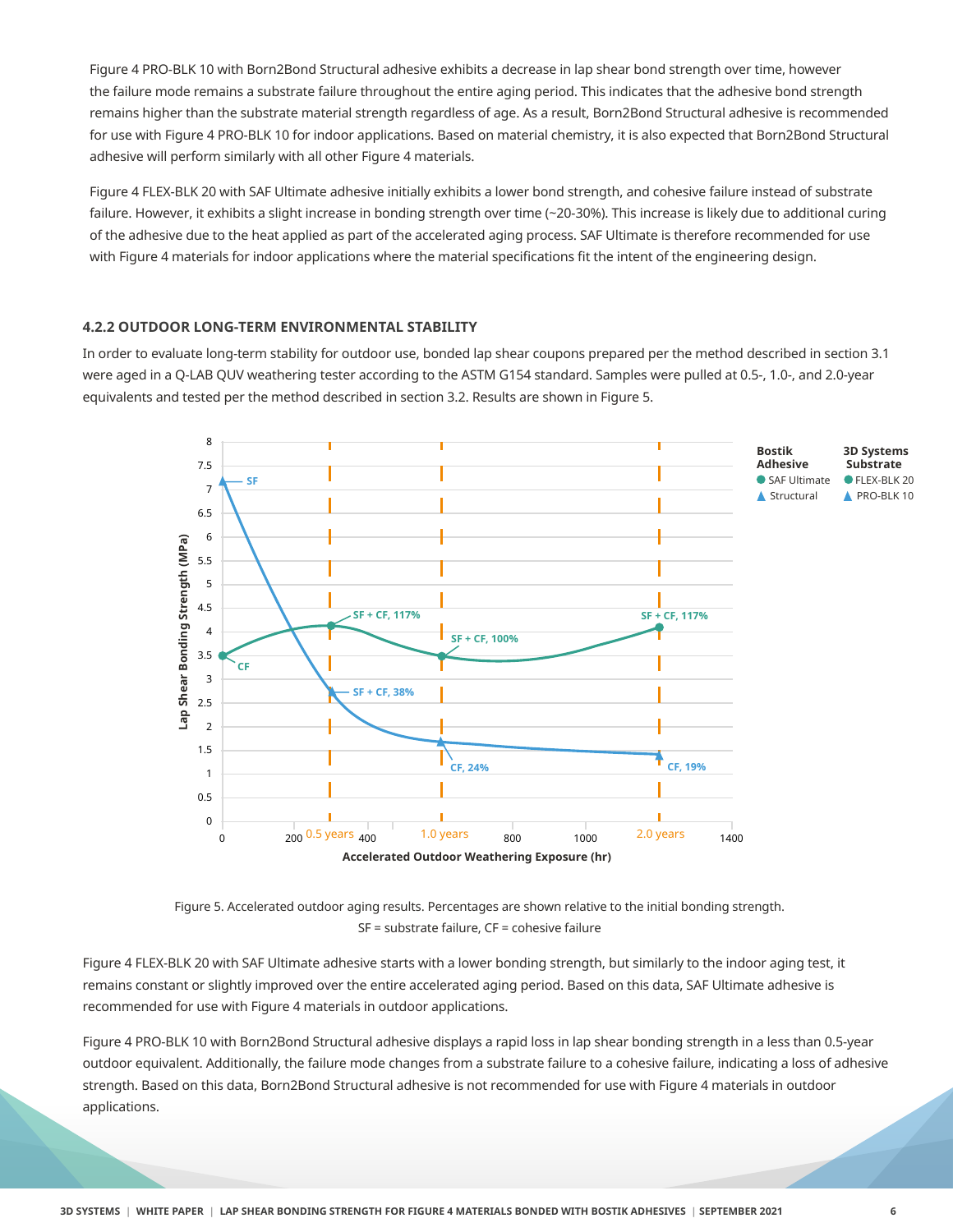## 5. Conclusions

Lap shear bonding strength was tested for two different 3D Systems Figure 4 3D printing materials with two different Bostik adhesives. Both sets of material were tested for initial strength and long-term environmental stability under both indoor and outdoor conditions. All testing was performed per the appropriate ASTM standards. Bostik Born2Bond Structural adhesive is recommended for use with Figure 4 materials in indoor environments, but not recommended for use in outdoor environments.

Bostik SAF Ultimate adhesive is recommended for use with Figure 4 materials in indoor and outdoor environments. This makes it a very versatile single-material solution for use with Figure 4 materials.

#### **RESOURCES:**

[https://www.bostik.com/](https://www.bostik.com/global/en/) [global/en/](https://www.bostik.com/global/en/)

[https://www.bostik.com/us/](https://www.bostik.com/us/en_US/) [en\\_US/](https://www.bostik.com/us/en_US/)

[https://born2bond.bostik.](https://born2bond.bostik.com/en/home) [com/en/home](https://born2bond.bostik.com/en/home)

[https://www.3dsystems.com/](https://www.3dsystems.com/materials/figure-4-pro-blk-10) [materials/figure-4-pro-blk-10](https://www.3dsystems.com/materials/figure-4-pro-blk-10)

[https://www.3dsystems.com/](https://www.3dsystems.com/materials/figure-4-flex-blk-20) [materials/figure-4-flex-blk-20](https://www.3dsystems.com/materials/figure-4-flex-blk-20)